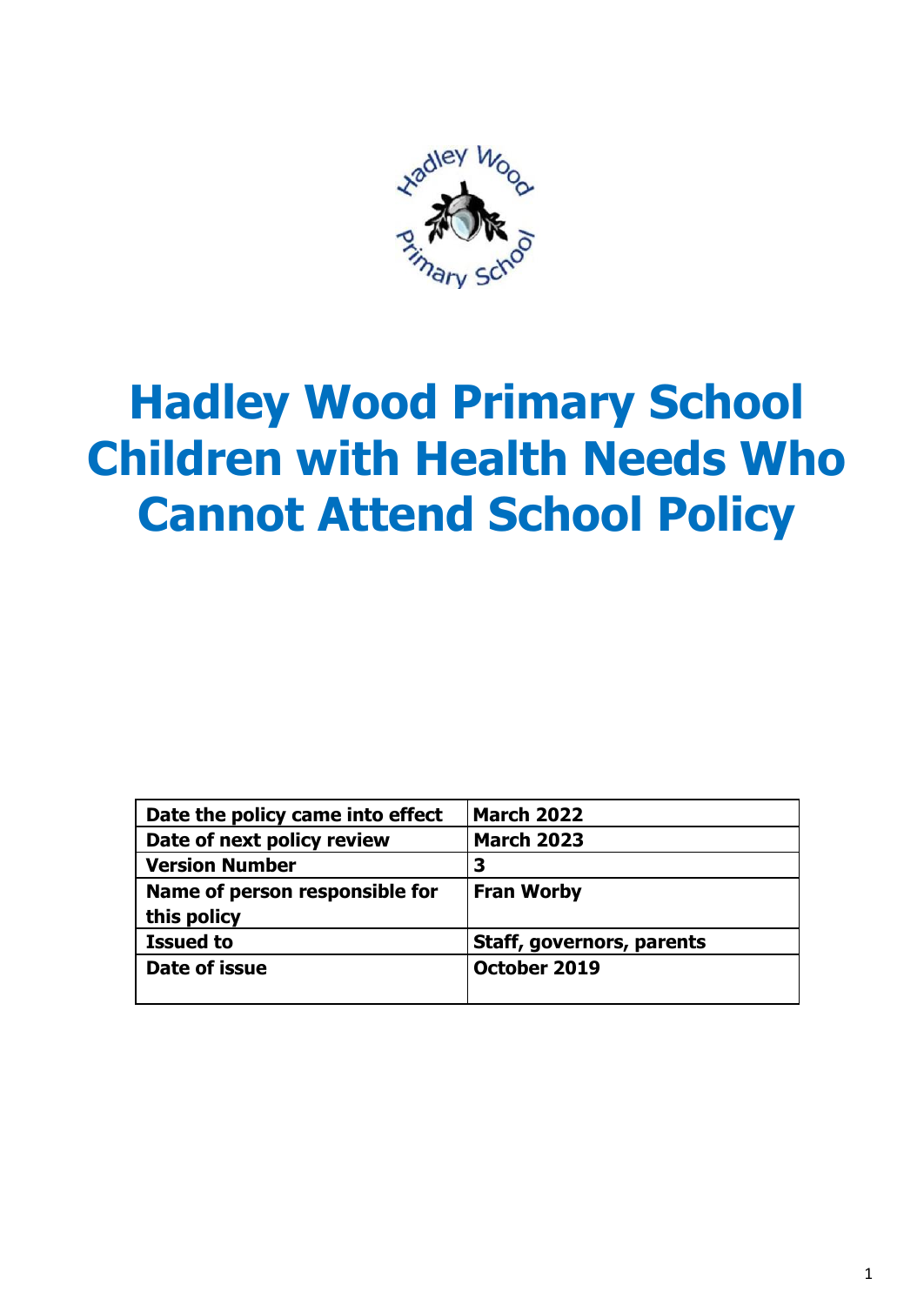# **Contents:**

Statement of Intent

- 1. Legal framework
- 2. LA duties
- 3. Definitions
- 4. Roles and responsibilities
- 5. Managing absences
- 6. Support for pupils
- 7. Reintegration
- 8. Information sharing
- 9. Record keeping
- 10. Training
- 11. Examinations and assessments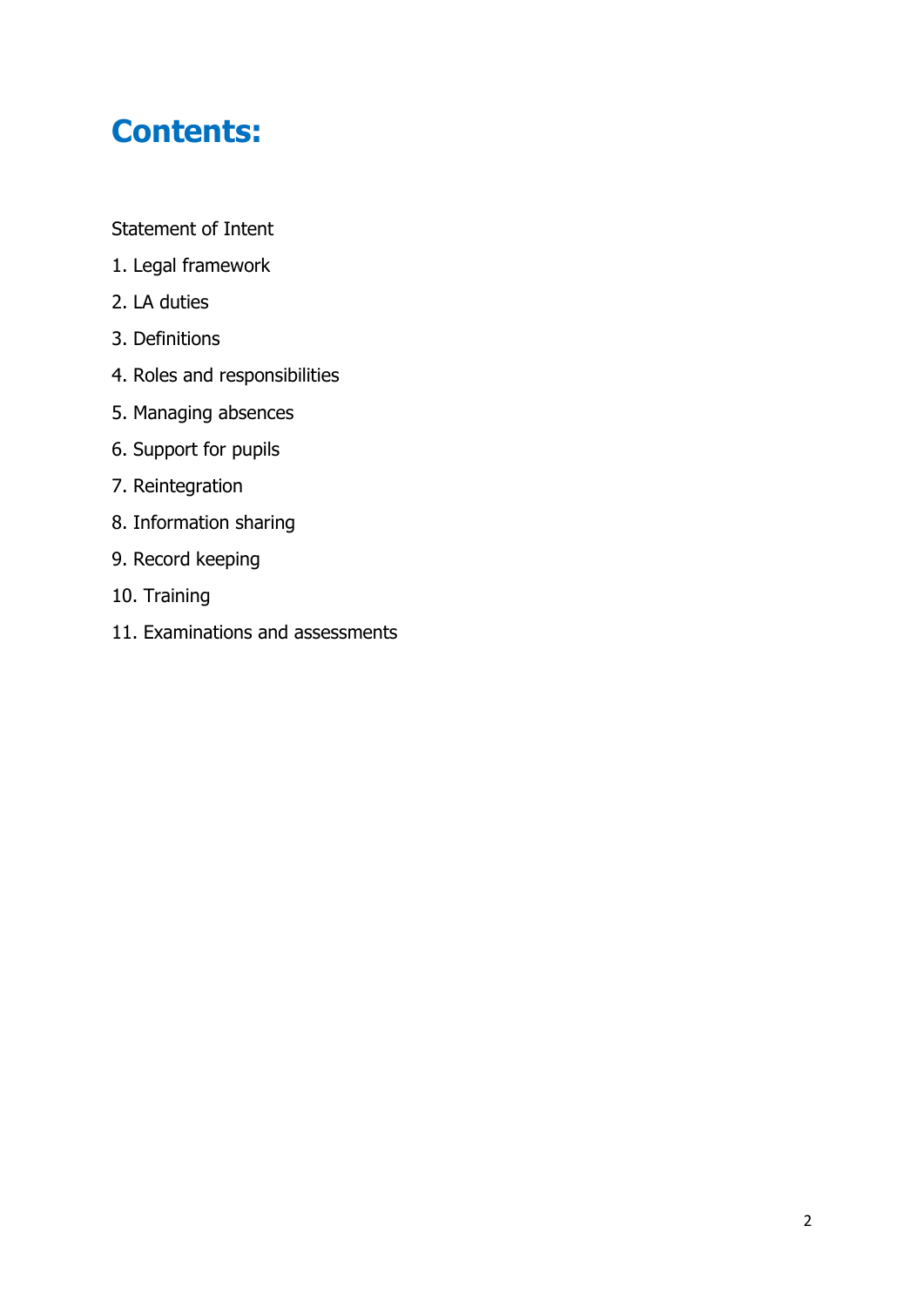### **Statement of intent**

Hadley Wood Primary School aims to support the LA and ensure that all children who are unable to attend school due to medical needs, and who would not receive suitable education without such provision, continue to have access to as much education as their medical condition allows, to enable them to reach their full potential.

Due to the nature of their health needs, some children may be admitted to hospital or placed in alternative forms of educational provision. We recognise that, whenever possible, pupils should receive their education within their school and the aim of the provision will be to reintegrate pupils back into school as soon as they are well enough.

We understand that we have a continuing role in a pupil's education whilst they are not attending the school and will work with the LA, health care partners and families to ensure that all children with medical needs receive the right level of support to enable them to maintain links with their education.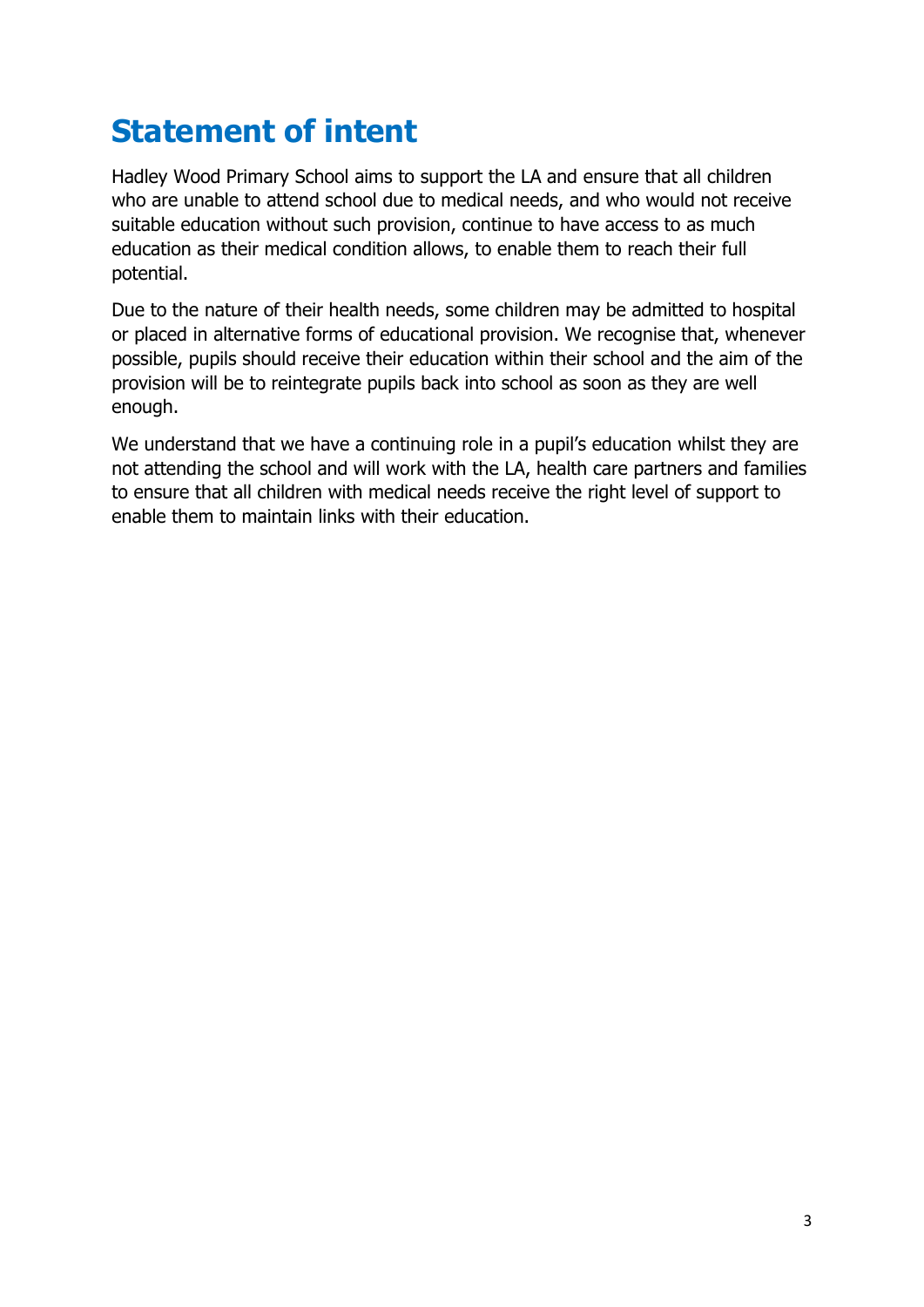# **1. Legal framework**

1.1 This policy has due regard to all relevant legislation and statutory guidance including, but not limited to, the following:

- Education Act 1996
- Equality Act 2010
- Ata Protection Act 2018
- DfE (2013) 'Ensuring a good an education for children who cannot attend school because of health needs'
- DfE (updated 2016) 'Supporting pupils at school with medical conditions'

1.2 This policy operates in conjunction with the following school polices:

- Accessibility Policy
- Attendance Policy
- Child Protection Policy and Procedures
- Equalities Policy
- GDPR and Data Protection Policy
- SEND and Inclusion Policy
- Supporting Pupils with Medical Conditions and the Administration of Medicines

# **2. LA duties:**

2.1 The LA must arrange suitable full-time education for children of compulsory school age who, because of illness, would not receive suitable education without such provision. The school has a duty to support the LA in doing so.

#### 2.2 The LA **should**:

- Provide such education as soon as it is clear that a pupil will be away from school for 15 days or more, whether consecutive or cumulative. They should liaise with the appropriate medical professionals to ensure minimal delay in arranging appropriate provision for the pupil
- Ensure the education pupils receive is of good quality, allows them to take appropriate qualifications, prevents them from falling behind their peers in school, and allows them to reintegrate successfully back into school as soon as possible
- Address the needs of individual pupils in arranging provision
- Have a named officer responsible for the education of children with additional health needs and ensure parents know who this is
- Have a written, publically accessible policy statement on their arrangements to comply with their legal duty towards children with additional health needs
- Review the provision offered regularly to ensure that it continues to be appropriate for the child and that it is providing suitable education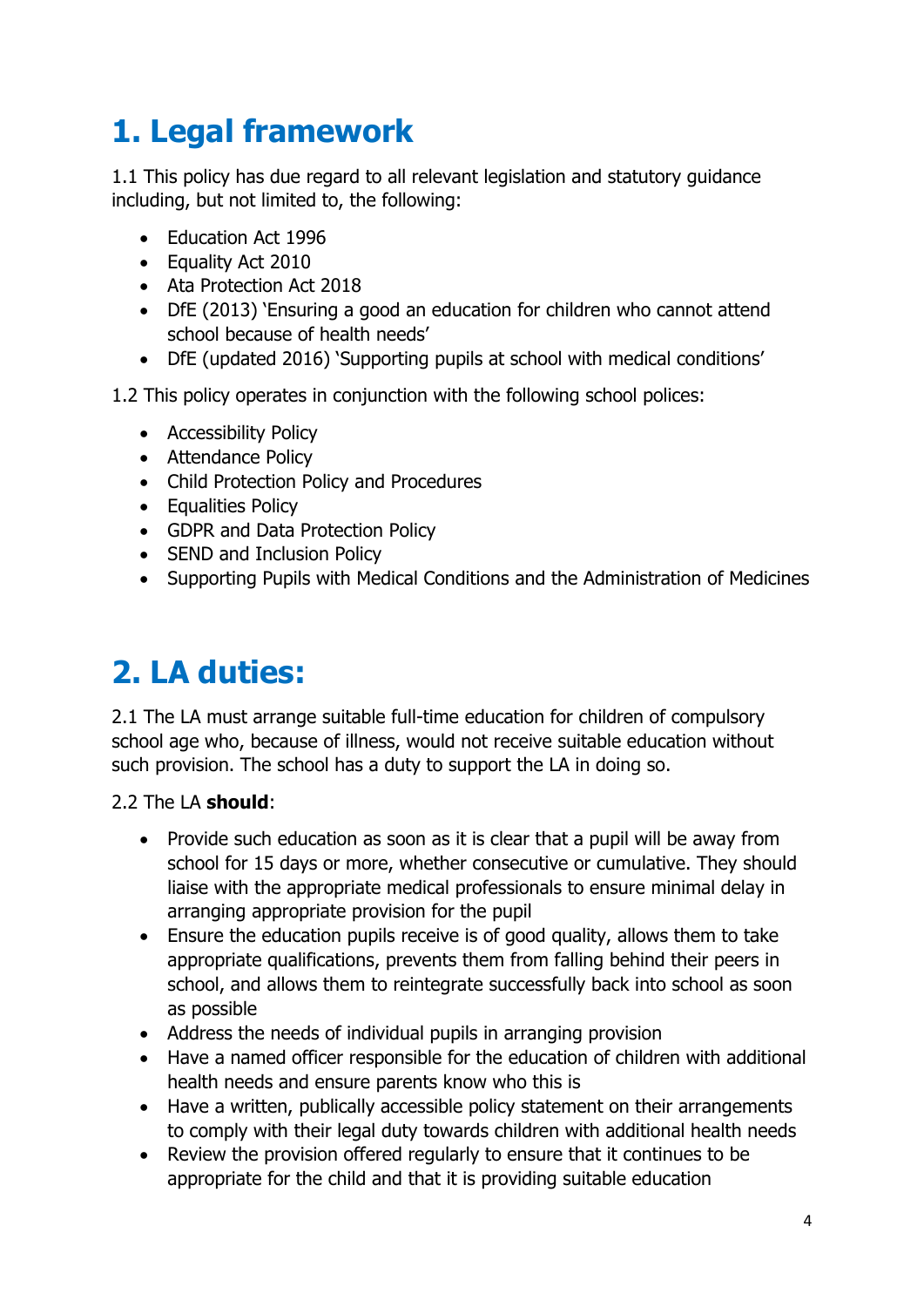Give clear polices on the provision of education for children and young people under and over compulsory school age

#### 2.3 The LA **should not**:

- Have processes or policies in place which prevent a child from getting the right type of provision and a good education
- Withhold or reduce the provision, or type of provision, of a child because of how much it will cost
- Have policies based upon the percentage of time a child is able to attend school rather than whether the child is receiving a suitable education during that attendance
- Have lists of health conditions which dictate whether or not they will arrange education for children or inflexible policies which result in children going without suitable full-time education (or as much education as their health condition allows them to participate in)

# **3. Definitions**

3.1 Children who are unable to attend school as a result of their medical needs may include those with:

- Physical health issues
- Physical injuries
- Mental health problems, including anxiety issues
- Emotional difficulties or school refusal
- Progressive conditions
- Terminal illness
- Chronic illness

3.2 Children who are unable to attend mainstream education for health reasons may attend any of the following:

- **Hospital school:** a special school within a hospital setting where education is provided to give continuity whilst the child is receiving treatment
- **Home tuition:** many LAs have home tuition services which act as a communication channel between schools and pupils on occasions where pupils are too ill to attend school and are receiving specialist medical treatment
- **Medical PRUs:** these are LA establishments that provide education for children unable to attend their registered school due to their medical needs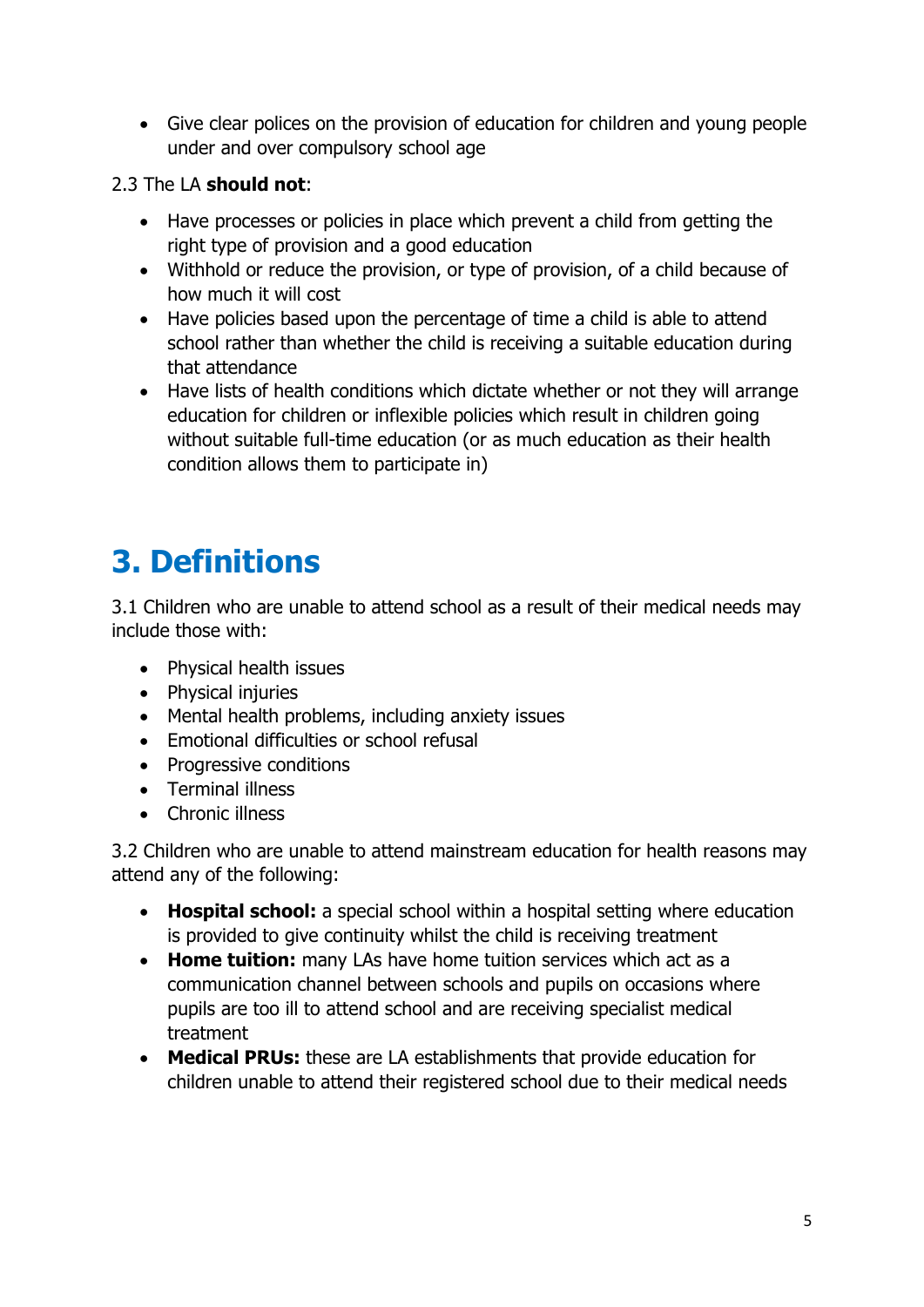# **4. Roles and responsibilities**

#### 4.1 The **Governing Body** is responsible for:

- Ensuring arrangements for pupils who cannot attend school as a result of their medical needs are in place and effectively implemented
- Ensuring the termly review of arrangements for pupils who cannot attend school due to their medical needs
- Ensuring the roles and responsibilities of those involved in the arrangements to support the needs of pupils are clear and understood by all
- Ensuring robust systems are in place for dealing with health emergencies and critical incidents, for both on- and off-site activities
- Ensuring staff with responsibility for supporting pupils with health needs are appropriately trained
- Approving and reviewing this policy on an annual basis

#### 4.2 The **Headteacher** is responsible for:

- Working with the Governing Body to ensure compliance with the relevant statutory duties when supporting pupils with health needs
- Working collaboratively with parents and other professionals to develop arrangements to meet the best interests of children
- Ensuring the arrangements put in place to meet pupils' health needs are fully understood by all those involved and acted upon
- Appointing a named member of staff who is responsible for pupils with healthcare needs and liaises with parents, pupils, the LA, key workers and others involved in the pupil's care
- Ensuring the support put in place focusses on and meets the needs of individual pupils
- Arranging appropriate training for staff with responsibility for supporting pupils with health needs
- Providing teachers who support pupils with health needs with suitable information relating to a pupil's health condition and the possible effect the condition and/or medication taken has on the pupil
- Providing annual reports to the Governing Body on the effectiveness of the arrangements in place to meet the health needs of pupils
- Notifying the LA when a pupil is likely to be away from the school for a significant period of time due to their health needs

4.3 The named member of staff is **Paula Bertram** (Inclusion Manager). She is responsible for:

- Dealing with pupils who are unable to attend school because of medical needs
- Actively monitoring pupil progress and reintegration into school
- Supplying pupils' education providers with information about the child's capabilities, progress and outcomes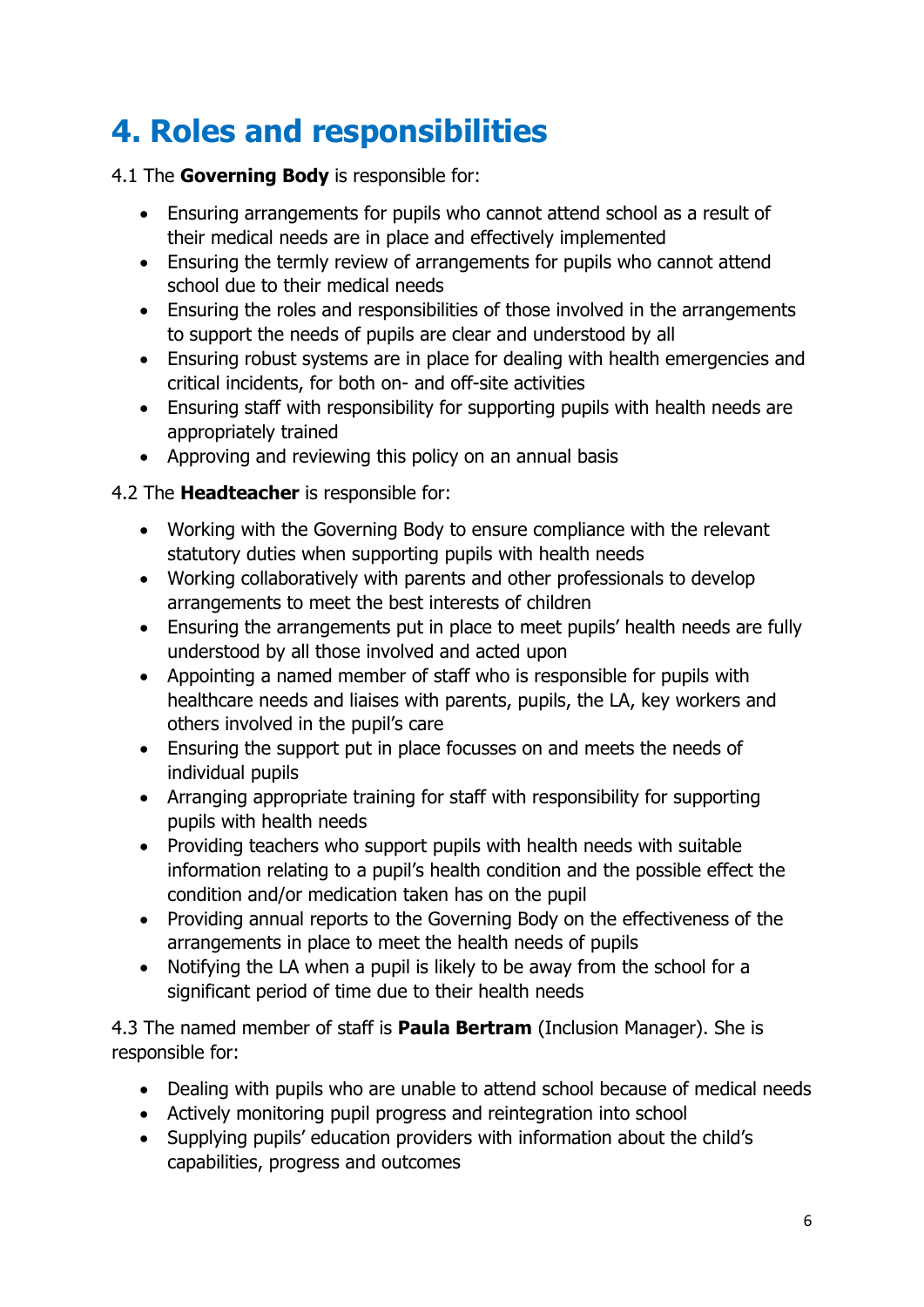- Liaising with the Headteacher, education providers and parents to determine pupils' programmes of study whilst they are absent from school
- Keeping pupils informed about school events and encouraging communication with their peers
- Providing a link between pupils and their parents, and the LA

#### 4.4 **Teachers** and **support staff** are responsible for:

- Understanding confidentiality in respect of pupils' health needs
- Designing lessons and activities in a way that allows those with health needs to participate fully and ensuring pupils are not excluded from activities that they wish to take part in without a clear evidence–based reason
- Understanding their role in supporting pupils with health needs and ensuring they attend the required training
- Ensuring they are aware of the needs of their pupils through the appropriate and lawful sharing of the individual pupil's health needs
- Ensuring they are aware of the signs, symptoms and triggers of common lifethreating conditions and know what to do in an emergency
- Keeping parents informed of how their child's health needs are affecting them whilst in school

#### 4.5 **Parents** are expected to:

- Ensure the regular and punctual attendance of their child at the school where possible
- Work in partnership with the school to ensure the best possible outcomes for their child
- Notify the school of the reason for any of their child's absences without delay
- Provide the school with sufficient and up-to-date information about their child's medical needs
- Attend meetings to discuss how support for their child should be planned

### **5 Managing absences**

5.1 Parents are advised to contact the school on the first day their child is unable to attend due to illness.

5.2 Absences due to illness will be authorised unless the school has genuine cause for concern about the authenticity of the illness.

5.3 The school will provide support to pupils who are absent from school because of illness for a period of less than 15 school days by liaising with the pupil's parents to arrange school work as soon as the pupil is able to cope with it or part-time education at school. The school with give due consideration to which aspects of the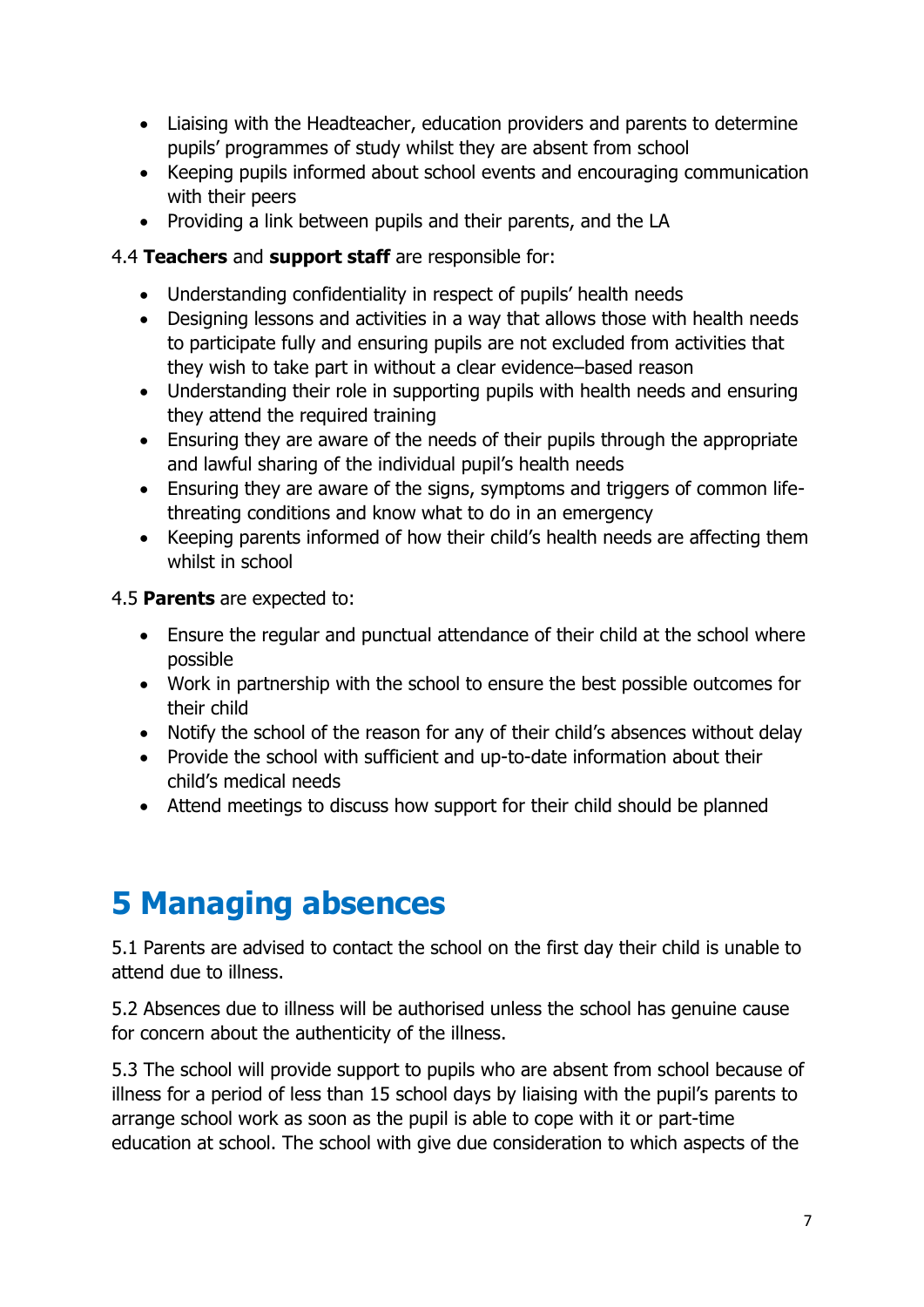curriculum are prioritised in consultation with the pupil, their family and relevant members of staff.

5.4 For periods of absence that are expected to last for 15 or more school days, either in one absence or over the course of a school year, the named person with responsibly for pupils with health needs will notify the LA, who will take responsibility for the pupil and their education.

5.5 Where absences are anticipated or known in advance, the school with liaise with the LA to enable educational provision to be provided from the start of the pupil's absence.

5.6 For hospital admissions, the appointed named member of staff will liaise with the LA regarding the programme that should be followed while the pupil is in hospital.

5.7 The LA will set up a personal education plan (PEP) for the pupil which will allow the school, the LA and the provider of the pupil's education to work together.

5.8 The school will monitor pupil attendance and mark registers to ensure it is clear whether a pupil is, or should be, receiving education other than at school.

5.9 The school will remove a pupil who is unable to attend school because of additional health needs from the school roll where:

- The pupil has been certified by the LA appointed school nurse as unlikely to be in a fit state of health to attend school, before ceasing to be of compulsory school age; and
- Neither the pupil nor their parent has indicted to the school the intention to continue to attend the school, after ceasing to be of compulsory school age

5.10 A pupil unable to attend school because of their health needs will not be removed from the school register without parental consent and certification from the LA appointed school nurse, even if the LA has become responsible for the pupil's education.

### **6. Support for pupils**

6.1 Where a pupil has a complex or long-term health issue, the school will discuss the pupil's needs and how these may be best met with the LA, relevant medical professionals, parents and, where appropriate, the pupil.

6.2 The LA expects the school to support pupils with health needs to attend full-time education wherever possible, or for the school to make reasonable adjustments to the pupils' programmes of study where medical evidence supports the need for those adjustments.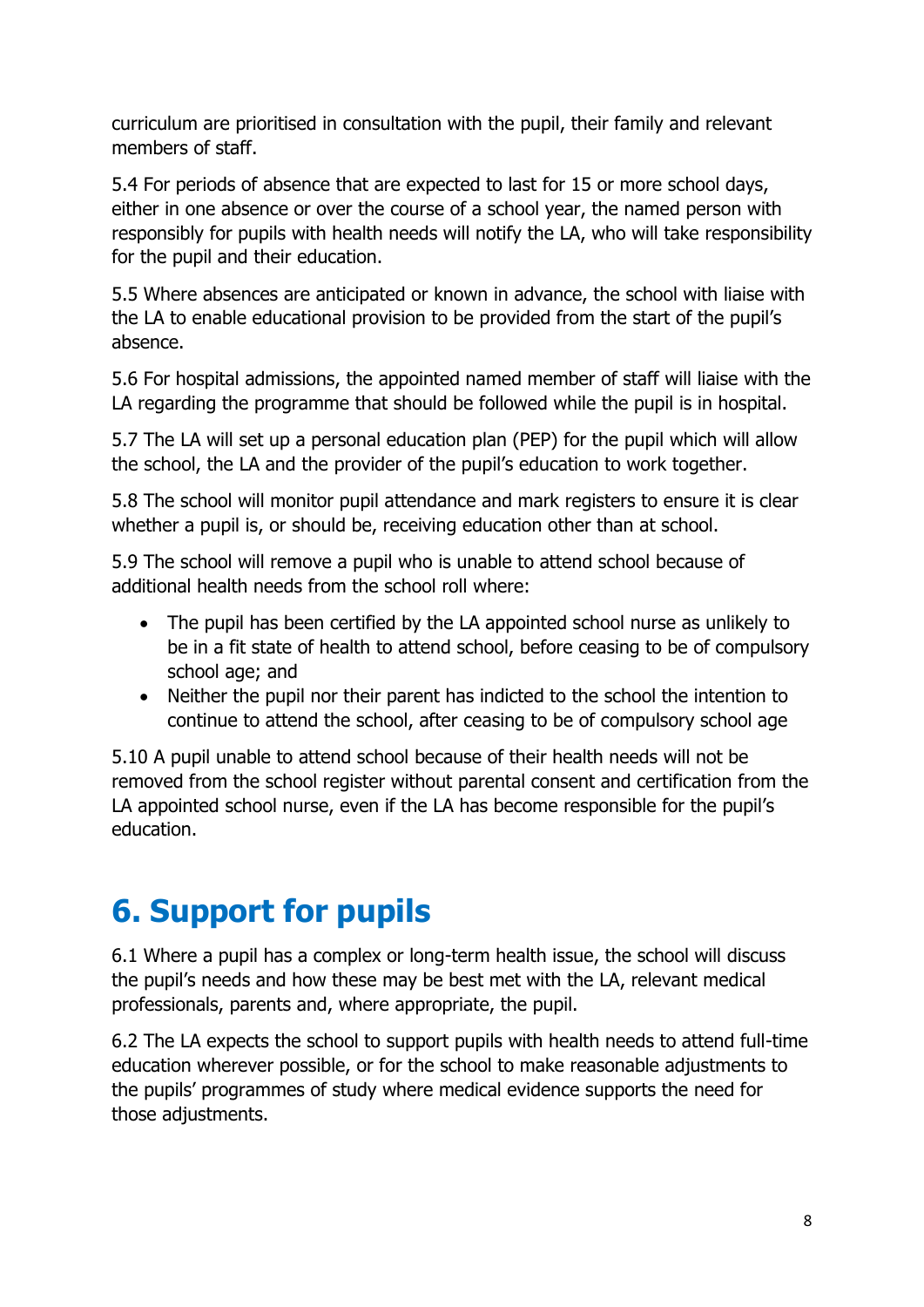6.3 The school will make reasonable adjustments for the pupils' individual healthcare plans (IHCPs), in accordance with the Supporting Pupils with Medical Conditions and the Administration of Medicines Policy.

6.4 Pupils admitted to hospital will receive education as determined as appropriate by the medical professionals and hospital tuition team at the hospital concerned.

6.5 During a period of absence, the school will work with the provider of the pupil's education to establish and maintain regular communication and effective outcomes.

6.6 Whilst a pupil is away from school, the school will work with the LA to ensure the pupil can successfully remain in touch with their school using the following methods:

- School newsletters
- $\bullet$  Fmails
- Invitations to school events
- Cards and letters from peers
- Microsoft Teams meetings

6.7 Where appropriate, the school will provide the pupil's education provider with the relevant information, curriculum materials and resources.

6.8 To help ensure a pupil with additional health needs is able to attend school following an extended period of absence, the following adaptations will be considered:

- A personalised or part-time timetable drafted in consultation with the school named member of staff, Paula Bertram
- Access to additional support in school
- Emailing of curriculum resources electronically
- Online work provided via the School Office 365 online learning platform
- Places to rest at school
- Special exam arrangements to manage anxiety and fatigue

# **7. Reintegration**

7.1 When a pupil is considered well enough to return to school, the school will develop a tailored reintegration plan in collaboration with the LA.

7.2 The school will work with the LA when reintegration into school is anticipated to plan for consistent provision during and after the period of education outside school.

7.3 As far as possible, the child will be able to access the curriculum and materials that they would have used in school.

7.4 If appropriate, the school nurse will be involved in the development of the pupil's reintegration plan and informed of the timeline of the plan by the appointed named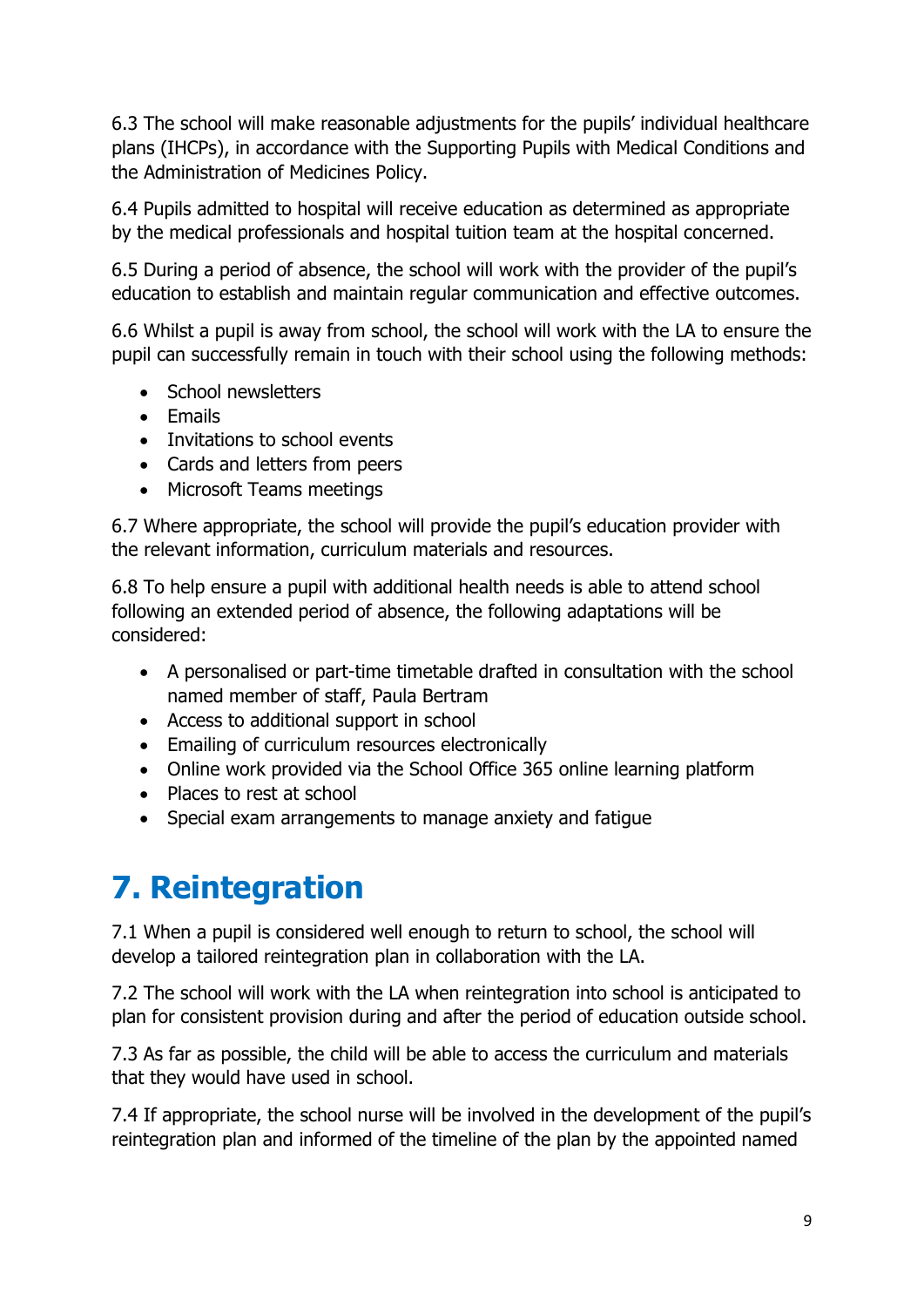member of staff, to ensure they can prepare to offer any appropriate support to the pupil.

7.5 The school will consider whether any reasonable adjustments need to be made to provide suitable access to the school and the curriculum for the pupil.

7.6 For longer absences, the reintegration plan will be developed near to the pupil's likely date of return, to avoid putting unnecessary pressure on an ill pupil or their parents in the early stages of their absence.

7.7. The school is aware that some pupils will need gradual reintegration over a long period of time and will always consult with the pupil, their parents and key staff about concerns, medical issues, timing and the preferred pace of return.

7.8 The reintegration plan will include:

- The date for planned reintegration, once known
- Details of regular meetings to discuss reintegration
- Details of the named member of staff who has responsibility for the pupil
- Cleary stated responsibilities and the rights of all those involved
- A programme of small goals leading up to reintegration
- Follow up procedures

7.9 The school will ensure a welcoming environment is developed and encourage pupils and staff to be positive and proactive during the reintegration period.

7.10 Following reintegration, the school will support the LA in seeking feedback from the pupil regarding the effectiveness of the process.

### **8. Information sharing**

8.1 It is essential that all information about pupils with health needs is kept up-todate.

8.2 To protect confidentiality, all information-sharing techniques, e.g. staff noticeboards, will be agreed with the pupil and their parents in advance of being used.

8.3 All teachers, supply and support staff will be provided with access to relevant information, including high-risk health needs, first aiders and emergency procedures, via a noticeboard in the Welfare Room and Staffroom.

8.4 Parents will be made aware of their own rights and responsibilities regarding confidentiality and information sharing. To help achieve this, the school will:

 Ensure this policy and other relevant policies are easily available and accessible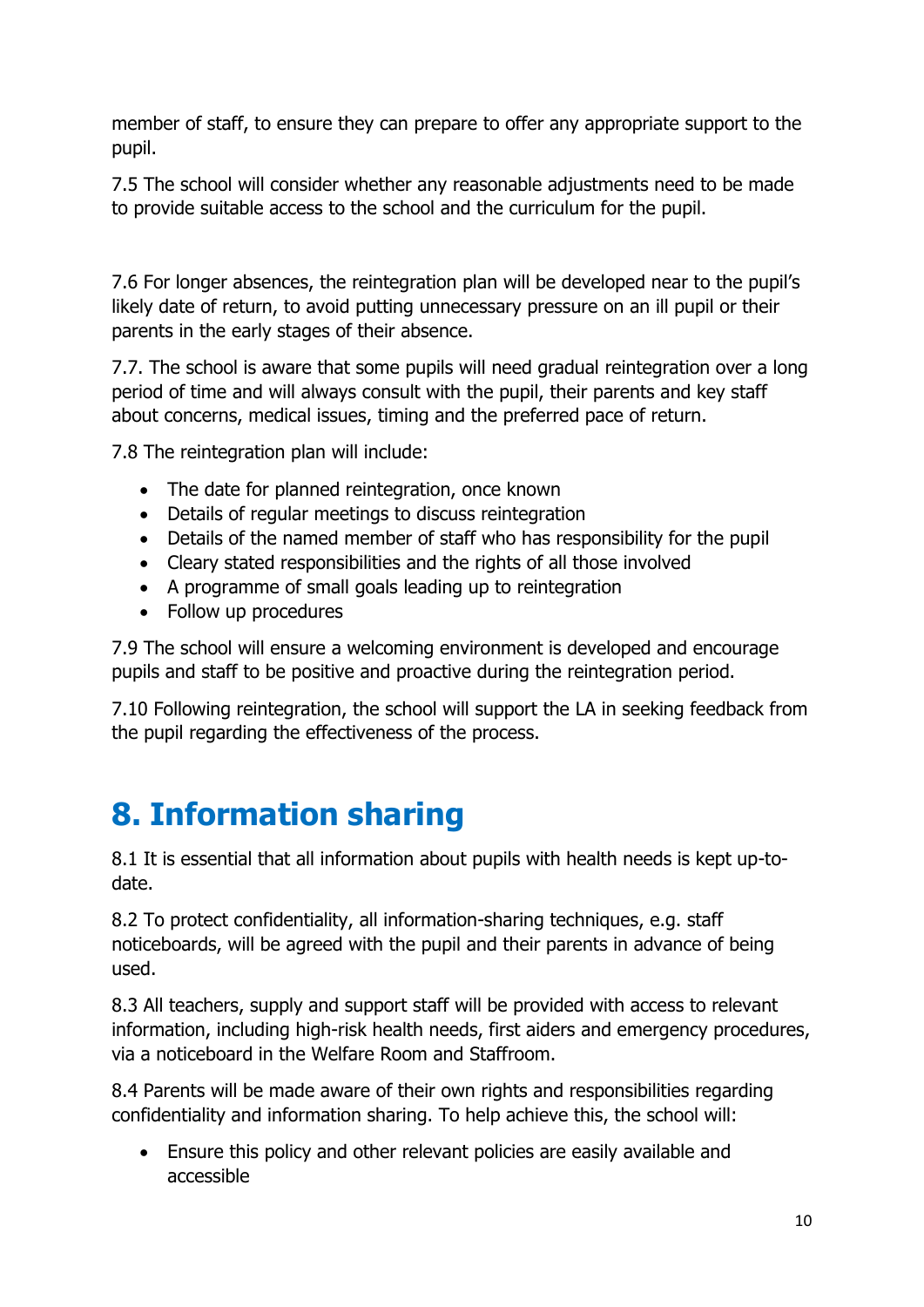- Provide the pupil and parents with a copy of the policy on information sharing
- Ask parents to sign a consent form which clearly details the organisations and individuals that their child's health information will be shared with and which methods of sharing will be used
- Consider how friendship groups and peers may be able to assist pupils with health needs
- Provide additional emotional support for the pupil from the School Learning **Mentor**

8.5 When a pupil is discharged from hospital or is returning from other educational provision, the school will ensure the appropriate information is received to allow for a smooth return to the school. Paula Bertram will liaise with the hospital or other tuition service as appropriate.

### **9. Record keeping**

9.1 In accordance with the Supporting Pupils with Medical Conditions Policy, written records will be kept of all medicines administered to pupils.

9.2 Proper record keeping protects both staff and pupils and provides evidence that agreed procedures have been followed.

9.3 All records will be maintained in line with the procedures outlined in the GDPR and Data Protection Policy.

# **10. Training**

10.1 Staff will be trained in a timely manner to assist with a pupil's return to school.

10.2 Once a pupil's return date has been confirmed, staff will be provided with relevant training a minimum of one week before the pupil's anticipated return.

10.3 Healthcare professionals should be involved in identifying and agreeing with the school the type and level of training required.

10.4 Training will be sufficient to ensure staff are confident in their ability to support pupils with additional health needs.

10.5 Parents of pupils with additional health needs may provide specific advice but will not be the sole trainer of staff.